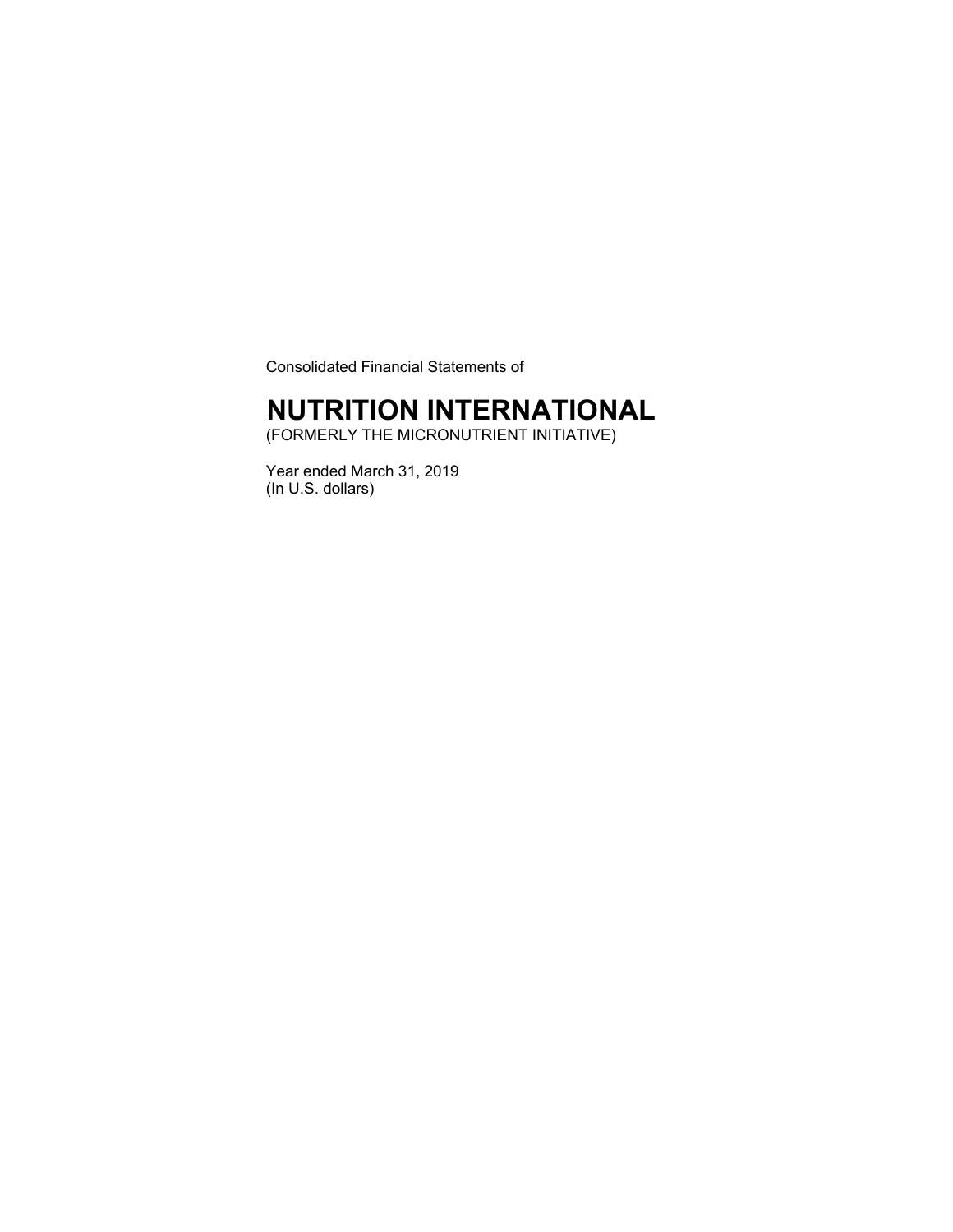

KPMG LLP 150 Elgin Street, Suite 1800 Ottawa ON K2P 2P8 Canada Telephone 613-212-5764 Fax 613-212-2896

### **INDEPENDENT AUDITORS' REPORT**

To the Members of Nutrition International

### *Opinion*

We have audited the consolidated financial statements of Nutrition International (formerly the Micronutrient Initiative) (the "Organization"), which comprise:

- the consolidated statement of financial position as at March 31, 2019
- the consolidated statement of operations for the year then ended
- the consolidated statement of changes in net assets for the year then ended
- the consolidated statement of cash flows for the year then ended
- and notes to the consolidated financial statements, including a summary of significant accounting policies

(hereinafter referred to as the "financial statements").

In our opinion, the accompanying financial statements, present fairly, in all material respects, the financial position of the Organization as at March 31, 2019, and its results of operations, changes in net assets and its cash flows for the year then ended in accordance with Canadian accounting standards for not-for-profit organizations.

### *Basis for Opinion*

We conducted our audit in accordance with Canadian generally accepted auditing standards. Our responsibilities under those standards are further described in the "*Auditors' Responsibilities for the Audit of the Financial Statements*" section of our auditors' report.

We are independent of the Organization in accordance with the ethical requirements that are relevant to our audit of the financial statements in Canada and we have fulfilled our other responsibilities in accordance with these requirements.

We believe that the audit evidence we have obtained is sufficient and appropriate to provide a basis for our opinion.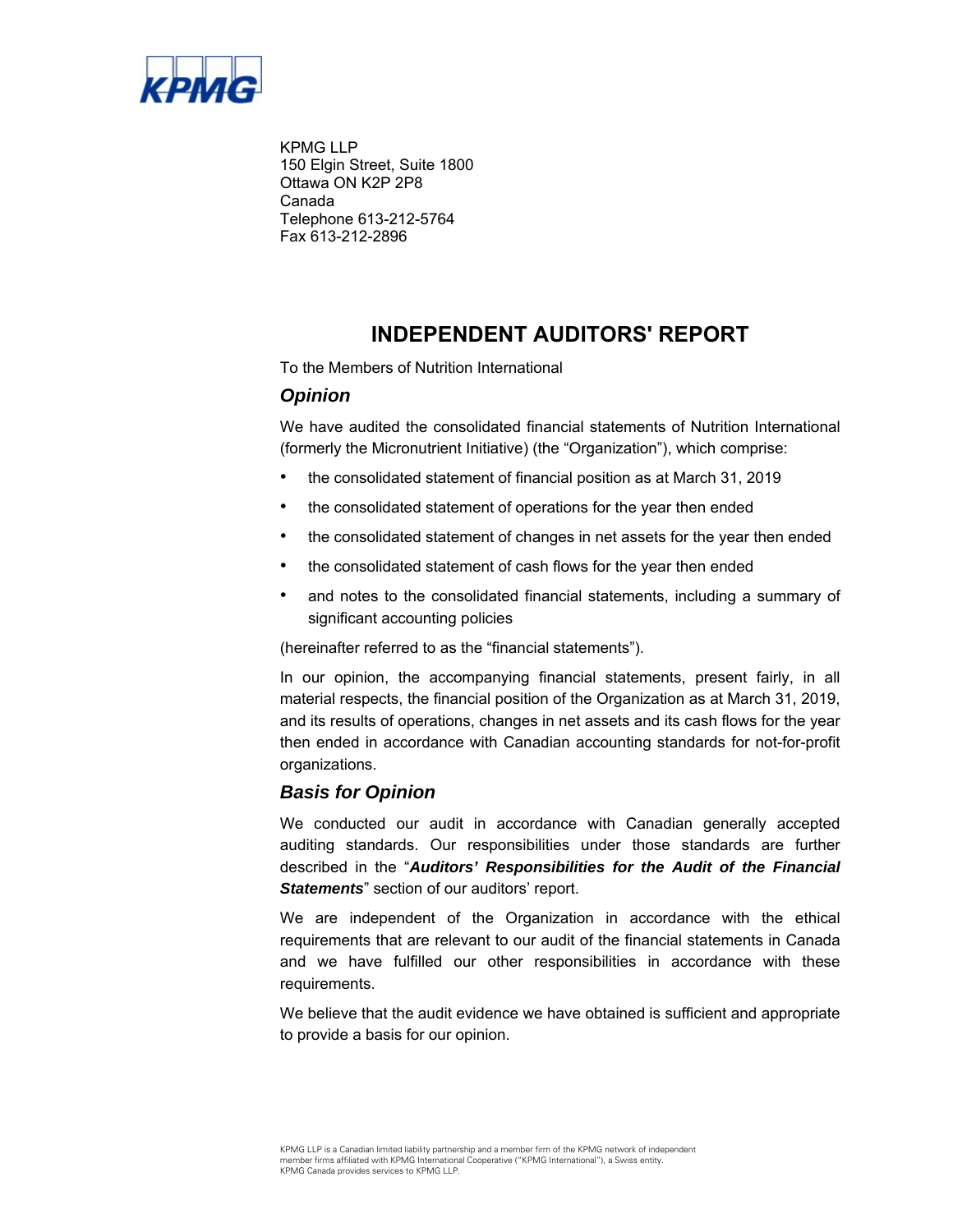

### *Emphasis of Matter*

These financial statements are prepared using Canadian dollars as the functional currency and United States dollars as the reporting currency as disclosed in note 1(c). To fulfill the requirements of certain of the Organization's funders, management has also prepared consolidated financial statements using Canadian dollars as the reporting currency for the year ended March 31, 2019. We have issued an unmodified audit opinion on those financial statements dated June 21, 2019.

### *Responsibilities of Management and Those Charged with Governance for the Financial Statements*

Management is responsible for the preparation and fair presentation of the financial statements in accordance with Canadian accounting standards for notfor-profit organizations, and for such internal control as management determines is necessary to enable the preparation of financial statements that are free from material misstatement, whether due to fraud or error.

In preparing the financial statements, management is responsible for assessing the Organization's ability to continue as a going concern, disclosing as applicable, matters related to going concern and using the going concern basis of accounting unless management either intends to liquidate the Organization or to cease operations, or has no realistic alternative but to do so.

Those charged with governance are responsible for overseeing the Organization's financial reporting process.

### *Auditors' Responsibilities for the Audit of the Financial Statements*

Our objectives are to obtain reasonable assurance about whether the financial statements as a whole are free from material misstatement, whether due to fraud or error, and to issue an auditors' report that includes our opinion.

Reasonable assurance is a high level of assurance, but is not a guarantee that an audit conducted in accordance with Canadian generally accepted auditing standards will always detect a material misstatement when it exists.

Misstatements can arise from fraud or error and are considered material if, individually or in the aggregate, they could reasonably be expected to influence the economic decisions of users taken on the basis of the financial statements.

As part of an audit in accordance with Canadian generally accepted auditing standards, we exercise professional judgment and maintain professional skepticism throughout the audit.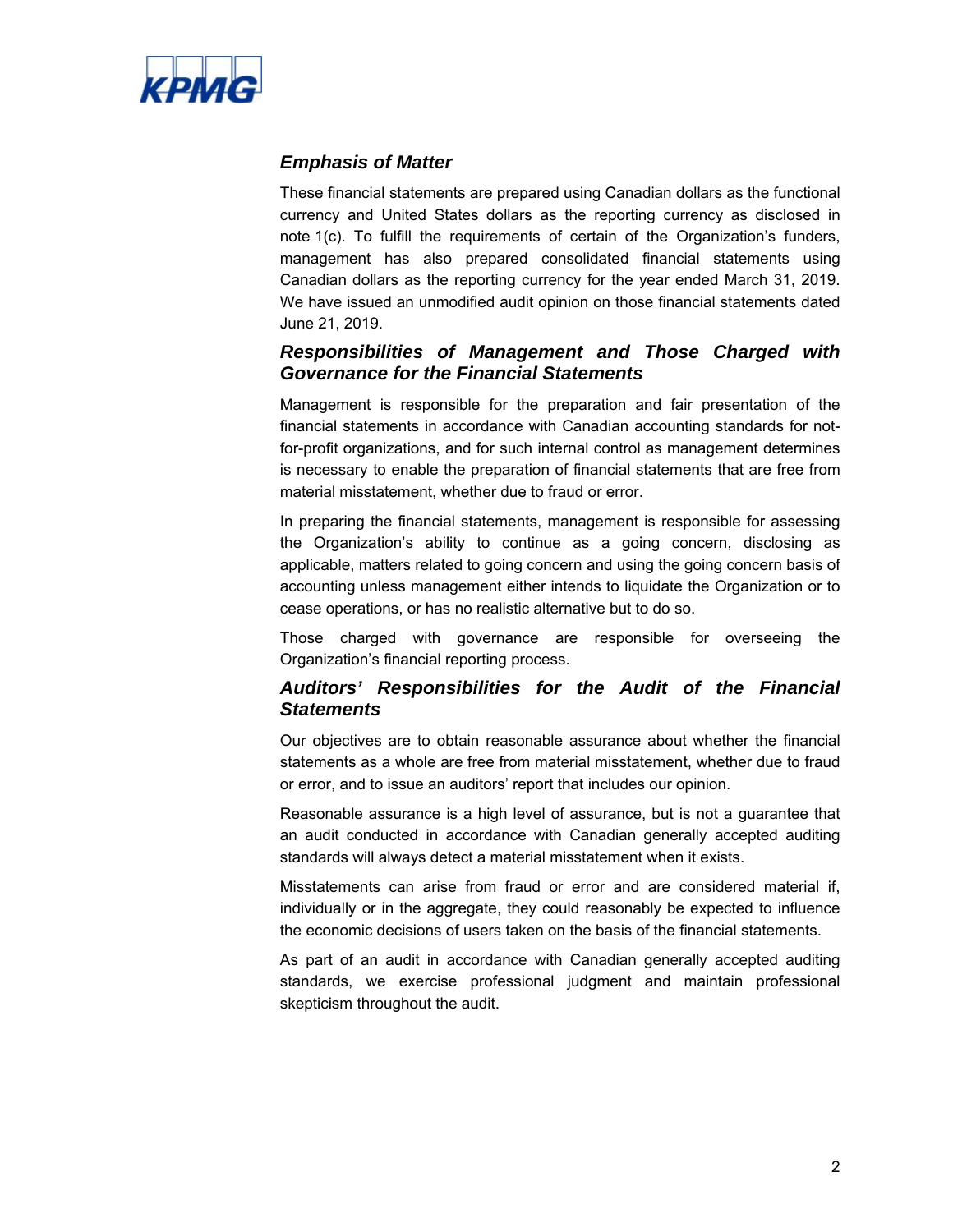

We also:

• Identify and assess the risks of material misstatement of the financial statements, whether due to fraud or error, design and perform audit procedures responsive to those risks, and obtain audit evidence that is sufficient and appropriate to provide a basis for our opinion.

The risk of not detecting a material misstatement resulting from fraud is higher than for one resulting from error, as fraud may involve collusion, forgery, intentional omissions, misrepresentations, or the override of internal control.

- Obtain an understanding of internal control relevant to the audit in order to design audit procedures that are appropriate in the circumstances, but not for the purpose of expressing an opinion on the effectiveness of the Organization's internal control.
- Evaluate the appropriateness of accounting policies used and the reasonableness of accounting estimates and related disclosures made by management.
- Conclude on the appropriateness of management's use of the going concern basis of accounting and, based on the audit evidence obtained, whether a material uncertainty exists related to events or conditions that may cast significant doubt on the Organization's ability to continue as a going concern. If we conclude that a material uncertainty exists, we are required to draw attention in our auditors' report to the related disclosures in the financial statements or, if such disclosures are inadequate, to modify our opinion. Our conclusions are based on the audit evidence obtained up to the date of our auditors' report. However, future events or conditions may cause the Organization to cease to continue as a going concern.
- Evaluate the overall presentation, structure and content of the financial statements, including the disclosures, and whether the financial statements represent the underlying transactions and events in a manner that achieves fair presentation.
- Communicate with those charged with governance regarding, among other matters, the planned scope and timing of the audit and significant audit findings, including any significant deficiencies in internal control that we identify during our audit.

 $KPMG$  LLP

Chartered Professional Accountants, Licensed Public Accountants Ottawa, Canada June 21, 2019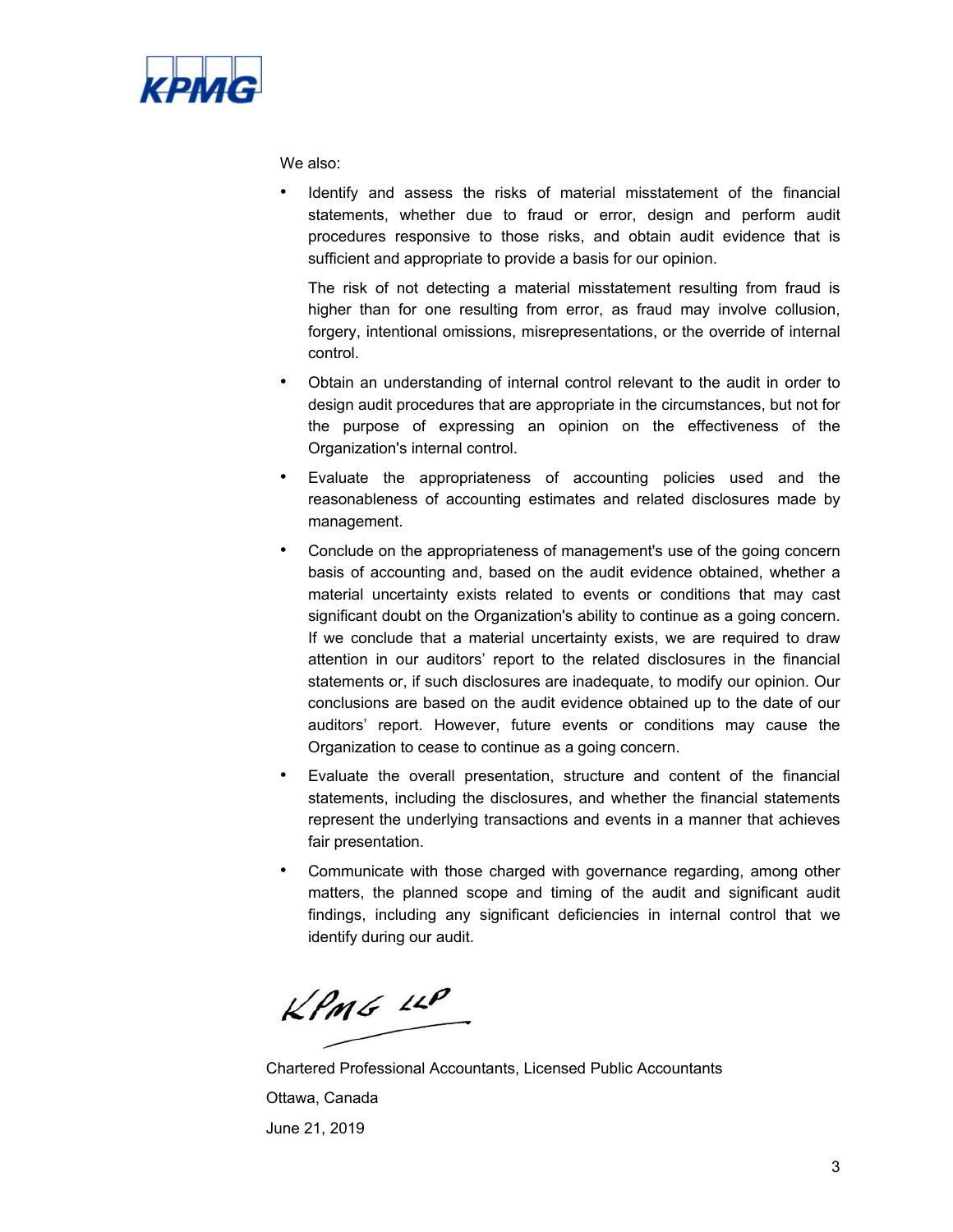(FORMERLY THE MICRONUTRIENT INITIATIVE) Consolidated Statement of Financial Position

March 31, 2019, with comparative information for 2018 (In U.S. dollars)

|                                                                                                                     | 2019                          | 2018                          |
|---------------------------------------------------------------------------------------------------------------------|-------------------------------|-------------------------------|
| <b>Assets</b>                                                                                                       |                               |                               |
| Current assets:                                                                                                     |                               |                               |
| Cash                                                                                                                | \$<br>28,333,602              | \$<br>32,121,569              |
| Accounts receivable                                                                                                 | 4,440,210                     | 2,875,299                     |
| Prepaid expenses                                                                                                    | 878,921                       | 928,309                       |
|                                                                                                                     | 33,652,733                    | 35,925,177                    |
| Tangible capital and intangible assets (note 2)                                                                     | 1,073,053                     | 1,213,289                     |
|                                                                                                                     | \$<br>34,725,786              | \$<br>37,138,466              |
| <b>Current liabilities:</b><br>Accounts payable and accrued liabilities (note 3)<br>Deferred contributions (note 4) | \$<br>5,505,027<br>21,666,228 | \$<br>3,453,754<br>26,071,452 |
|                                                                                                                     | 27, 171, 255                  | 29,525,206                    |
|                                                                                                                     |                               |                               |
|                                                                                                                     |                               |                               |
| Net assets:<br>Unrestricted                                                                                         |                               |                               |
| Cumulative translation adjustment                                                                                   | 8,035,617<br>(481,086)        | 7,838,863                     |
|                                                                                                                     | 7,554,531                     | 7,613,260                     |
| Commitments (note 10)                                                                                               |                               | (225, 603)                    |

See accompanying notes to consolidated financial statements.

On behalf of the Board of Directors:

Mund.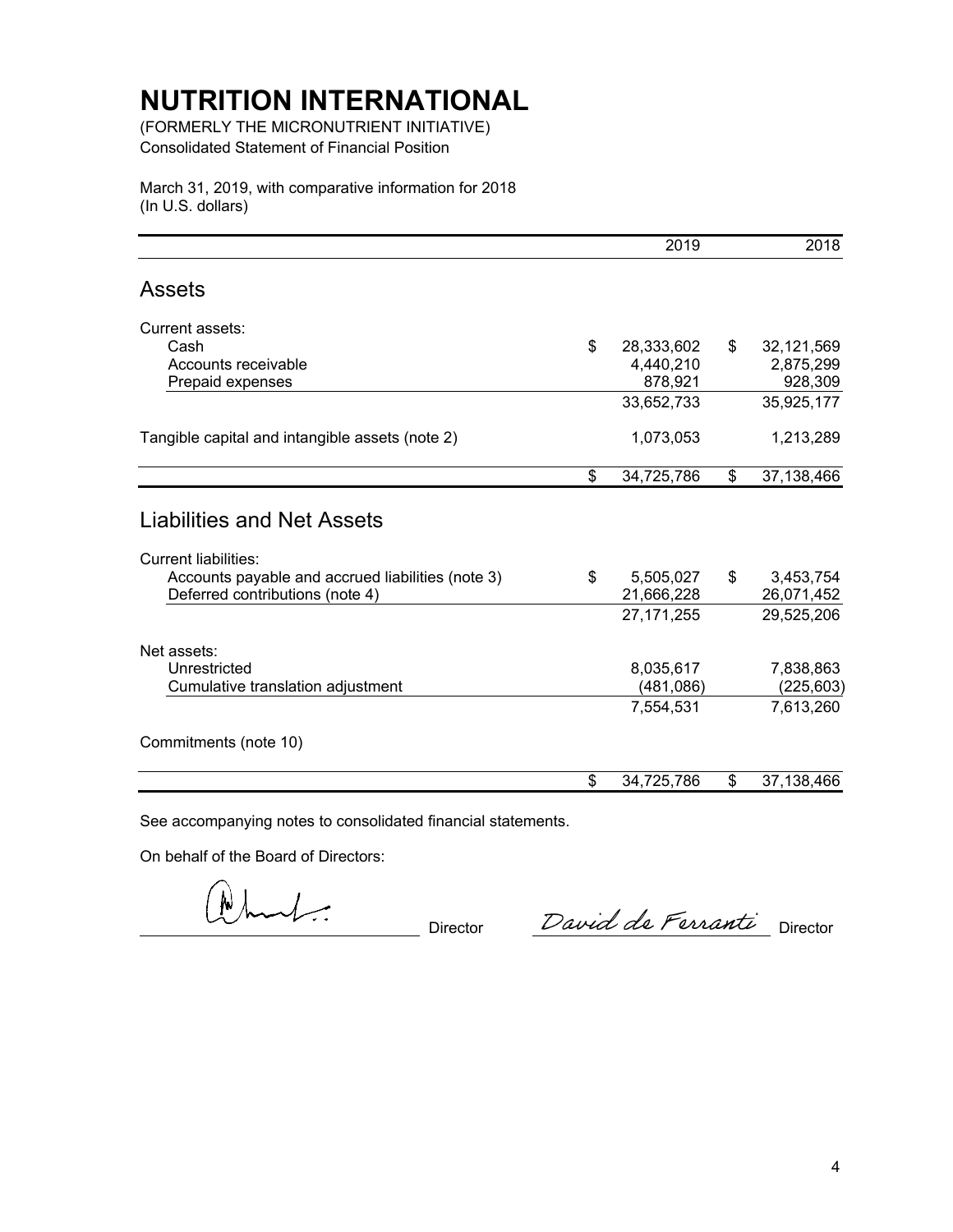(FORMERLY THE MICRONUTRIENT INITIATIVE) Consolidated Statement of Operations

Year ended March 31, 2019, with comparative information for 2018 (In U.S. dollars)

|                                            | 2019             | 2018             |
|--------------------------------------------|------------------|------------------|
| Revenue:                                   |                  |                  |
| Grants and contributions (note 4)          | \$<br>59,426,174 | \$<br>58,456,820 |
| Other income (note 5)                      | 197,612          | 100,571          |
|                                            | 59,623,786       | 58,557,391       |
|                                            |                  |                  |
| Expenses:                                  |                  |                  |
| Program activities:                        |                  |                  |
| Program interventions (note 6)             | 44,613,896       | 43,545,056       |
| Vitamin and mineral supplement procurement | 10,157,299       | 10,161,792       |
|                                            | 54,771,195       | 53,706,848       |
|                                            |                  |                  |
| Management and administration:             |                  |                  |
| Salaries and benefits                      | 3,040,104        | 2,976,060        |
| Professional and advisory services         | 700,860          | 835,291          |
| Information technology services            | 61,392           | 65,651           |
| Office rent and utilities                  | 337,623          | 384,584          |
| Operational travel                         | 165,476          | 114,162          |
| Communications                             | 27,792           | 28,495           |
| General                                    | 224,732          | 240,786          |
| Amortization of tangible capital           |                  |                  |
| and intangible assets                      | 97,858           | 96,388           |
|                                            | 4,655,837        | 4,741,417        |
|                                            | 59,427,032       | 58,448,265       |
| Excess of revenue over expenses            | \$<br>196,754    | \$<br>109,126    |

See accompanying notes to consolidated financial statements.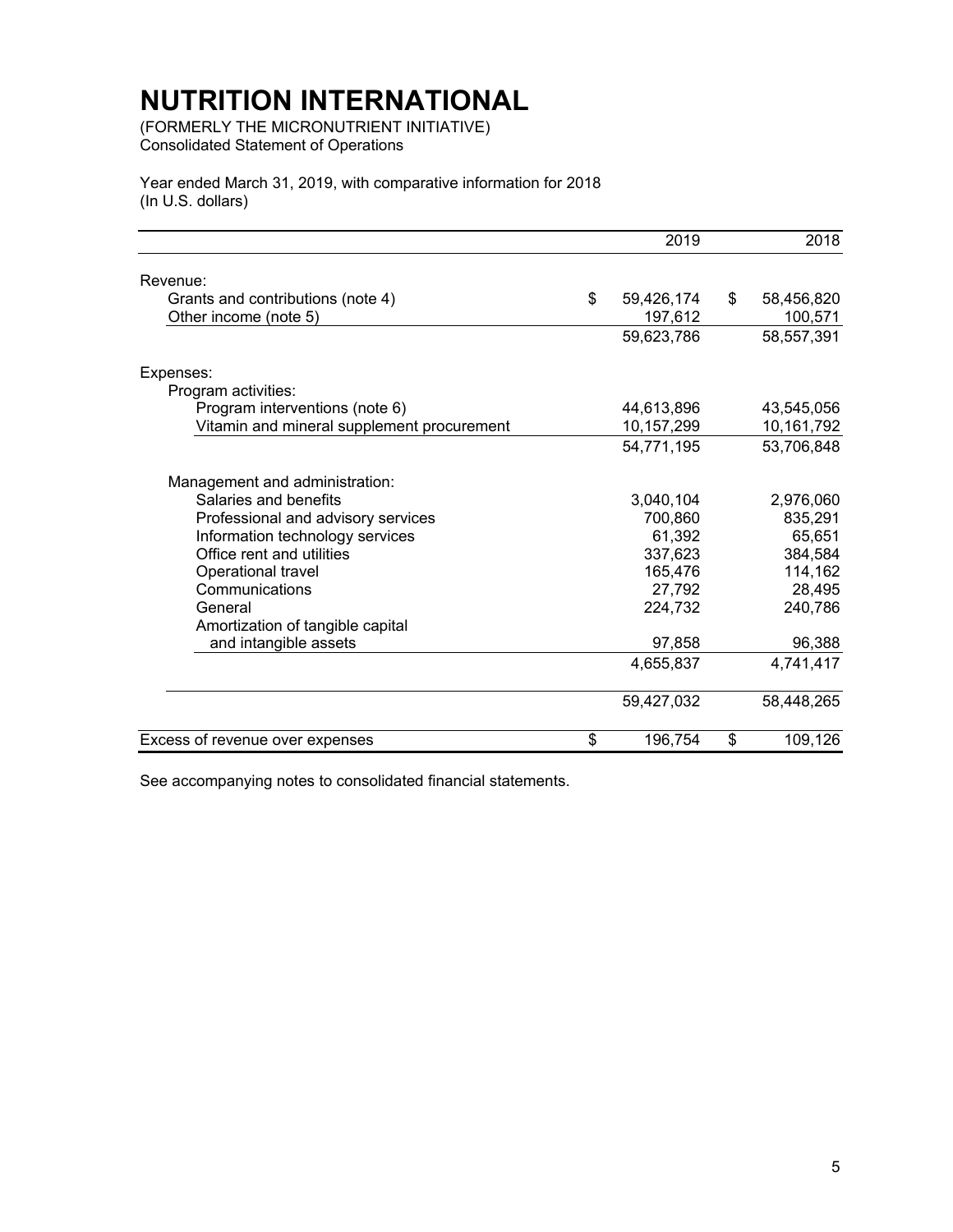(FORMERLY THE MICRONUTRIENT INITIATIVE) Consolidated Statement of Changes in Net Assets

Year ended March 31, 2019, with comparative information for 2018 (In U.S. dollars)

|                                               |                 |      | Cumulative      |            |   |           |
|-----------------------------------------------|-----------------|------|-----------------|------------|---|-----------|
|                                               |                 |      | translation     | 2019       |   | 2018      |
|                                               | Unrestricted    |      | adjustment      | Total      |   | Total     |
| Net assets (deficiency),<br>beginning of year | \$<br>7,838,863 | - \$ | $(225, 603)$ \$ | 7,613,260  | S | 7,278,053 |
| Excess of revenue over<br>expenses            | 196,754         |      |                 | 196,754    |   | 109,126   |
| Translation adjustment                        |                 |      | (255, 483)      | (255, 483) |   | 226,081   |
| Net assets (deficiency),<br>end of year       | \$<br>8,035,617 | \$.  | (481,086) \$    | 7,554,531  | S | 7,613,260 |

See accompanying notes to consolidated financial statements.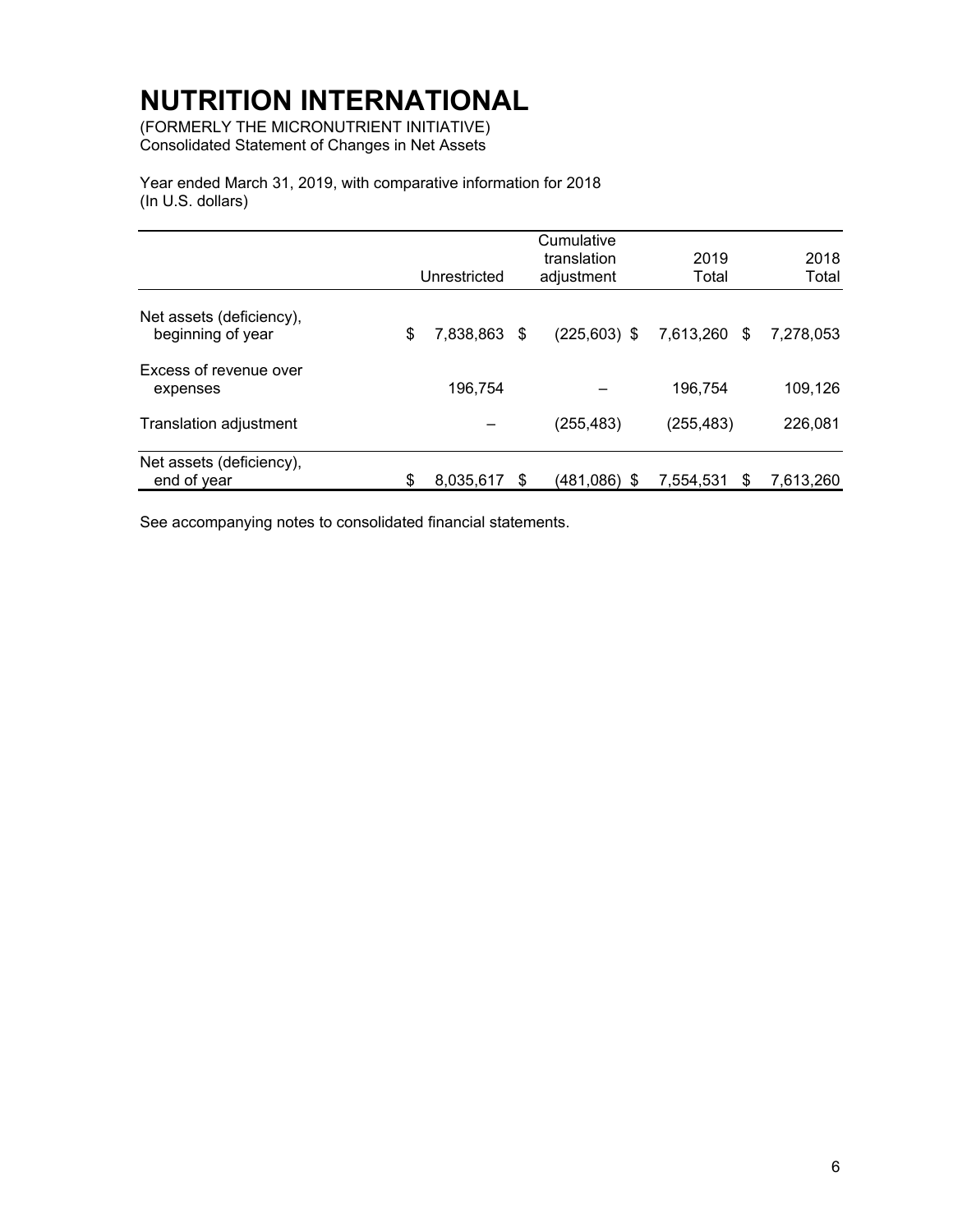(FORMERLY THE MICRONUTRIENT INITIATIVE) Consolidated Statement of Cash Flows

#### Year ended March 31, 2019, with comparative information for 2018 (In U.S. dollars)

|                                                                                                | 2019             | 2018             |
|------------------------------------------------------------------------------------------------|------------------|------------------|
| Cash provided by (used in):                                                                    |                  |                  |
| Operating activities:                                                                          |                  |                  |
| Excess of revenue over expenses                                                                | \$<br>196,754    | \$<br>109,126    |
| Items not involving cash:                                                                      |                  |                  |
| Amortization of tangible capital and intangible assets<br>Loss on disposal of tangible capital | 366,761          | 372,738          |
| and intangible assets                                                                          | 9,474            | 8,911            |
| Change in non-cash operating working capital:                                                  |                  |                  |
| Accounts receivable                                                                            | (1,689,468)      | (1, 194, 852)    |
| Prepaid expenses                                                                               | 18,983           | (18, 867)        |
| Accounts payable and accrued liabilities                                                       | 2,203,923        | 247,032          |
| Deferred contributions                                                                         | (3,604,678)      | (5,459,365)      |
|                                                                                                | (2,498,251)      | (5,935,277)      |
| Investing activities:                                                                          |                  |                  |
| Additions to tangible capital and intangible assets                                            | (274, 399)       | (252, 558)       |
| Proceeds from the sale of capital assets                                                       |                  | 1,008            |
|                                                                                                | (274, 399)       | (251, 550)       |
| Effect of foreign exchange on cash                                                             | (1,015,317)      | 1,189,096        |
| Decrease in cash                                                                               | (3,787,967)      | (4,997,731)      |
| Cash, beginning of year                                                                        | 32,121,569       | 37,119,300       |
| Cash, end of year                                                                              | \$<br>28,333,602 | \$<br>32,121,569 |

See accompanying notes to consolidated financial statements.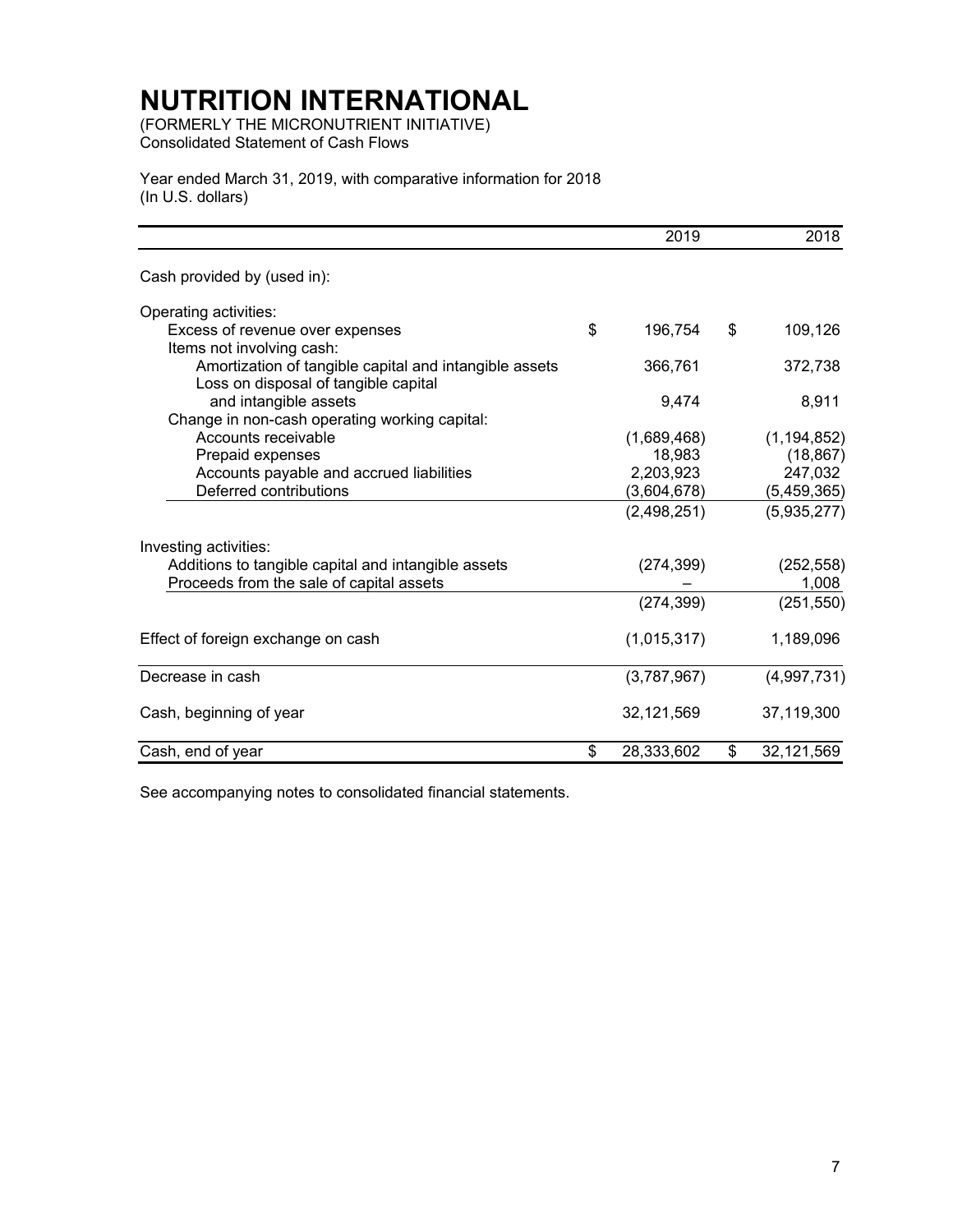(FORMERLY THE MICRONUTRIENT INITIATIVE) Notes to Consolidated Financial Statements

Year ended March 31, 2019 (In U.S. dollars)

> Nutrition International (the "Organization") was incorporated as The Micronutrient Initiative on July 4, 2001 without share capital and continued under the Canada Not-for-profit Corporations Act. Nutritional International is a non-profit organization, as defined under subsection 149(1)(I) of the Income Tax Act (Canada), and as such is exempt from income taxes. Effective April 4, 2017, The Micronutrient Initiative amended their articles of incorporation and changed its name to Nutrition International (the "Organization").

> The Organization's vision is a world where everyone, everywhere, is free from malnutrition and able to reach their full potential. Its primary objectives are:

- Reach vulnerable populations (especially women and girls, targeted based on need) with core nutrition interventions in order to reduce child mortality, prevent anemia, stunting and low birth weight, and improve human capital;
- Utilize non-nutrition platforms, innovative finance and technology to amplify impact and reduce missed opportunities, working with gender-responsive partners;
- Improve international, national and local resources, evidence, policies and gender-sensitive programs for nutrition scale-up; and
- Mainstream gender equality throughout all aspects of NI programs and business models to promote gender equality and women and girls' empowerment. Gender-responsive and gender-sensitive programming to achieve coverage, leverage and influence will be informed by intentional gender-based analysis.

#### **1. Significant accounting policies:**

The consolidated financial statements have been prepared by management in accordance with Canadian accounting standards for not-for-profit organizations in Part III of the CPA Canada Handbook – Accounting and include the assets, liabilities and results of operations of the Organization's Canadian operations and its 10 (2018 - 10) foreign country offices (Bangladesh, Ethiopia, India, Indonesia, Kenya, Nigeria, Pakistan, Philippines, Senegal and Tanzania). Results of operations also include Technical Assistance to an additional 8 (2018 - 5) countries and Vitamin A supplements to an additional 51 (2018 - 50) countries.

The significant accounting policies are as follows:

(a) Revenue recognition:

The Organization follows the deferral method of accounting for contributions for not-for-profit organizations.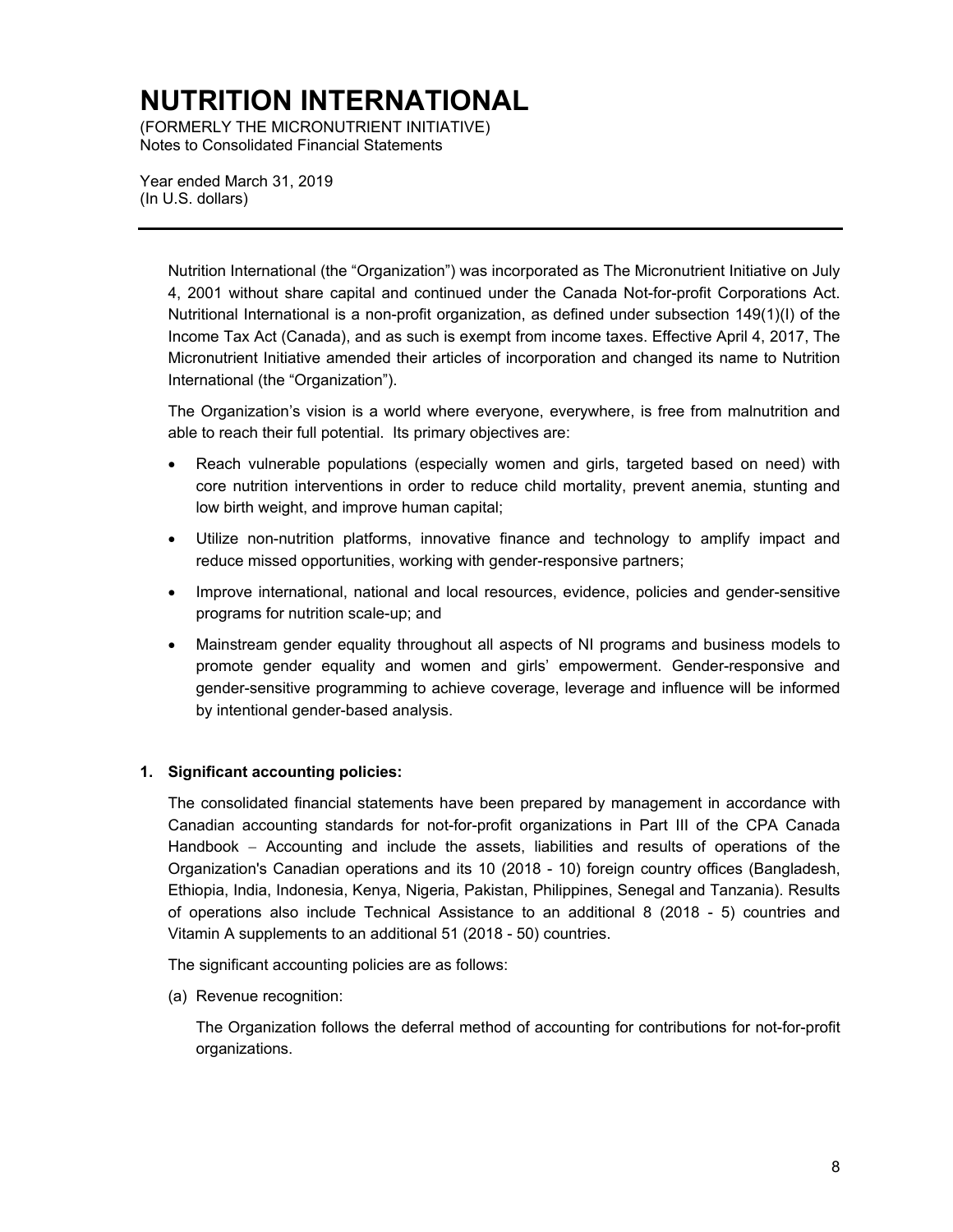(FORMERLY THE MICRONUTRIENT INITIATIVE) Notes to Consolidated Financial Statements (continued)

Year ended March 31, 2019 (In U.S. dollars)

#### **1. Significant accounting policies (continued):**

(a) Revenue recognition (continued):

Grants and contribution revenue is recognized when matching expenditures have been incurred on specific projects or when amounts are received or receivable if there are no specific restrictions on the amount. Revenue relating to specific projects extending beyond the end of the year is deferred to the extent that matching expenditures have not been incurred.

The terms of contribution agreements with funding agencies allows them to conduct audits to ensure project expenditures are in accordance with terms and conditions of the funding agreement. Ineligible expenditures, if any, may result in the Organization reimbursing a portion of the funding. Management believes that the Organization has incurred no material ineligible expenditures, and has, therefore, not recorded any liability for reimbursement.

Contributions-in-kind are recorded as revenue and program activities expense at fair value.

(b) Tangible capital and intangible assets:

Tangible capital and intangible assets are initially recorded at cost and are then amortized over their estimated useful service lives at the following annual rates:

| Asset                  | <b>Basis</b>      | Rate                       |
|------------------------|-------------------|----------------------------|
|                        |                   |                            |
| Computer equipment     | Declining balance | $30\%$                     |
| Office equipment       | Declining balance | 20%                        |
| Computer software      | Declining balance | 100%                       |
| Project vehicles       | Straight-line     | 5 years                    |
| Leasehold improvements | Straight-line     | Over the term of the lease |

Tangible capital and intangible assets acquired in the year (with the exception of leasehold improvements and project vehicles) are amortized at one-half the annual rate.

Tangible capital and intangible assets acquired for direct use in projects are expensed in the year of acquisition.

(c) Foreign currency translation:

Revenue and expenses in foreign currencies are translated into Canadian dollars (the functional currency) at the rate of exchange in effect on the transaction date. Monetary assets and liabilities denominated in foreign currencies are translated at the rate of exchange in effect at year-end. Gains and losses resulting from the remeasurement of these amounts are reflected in net revenue for the year. Non-monetary assets and liabilities and any related amortization of such items are translated at the historical exchange rates.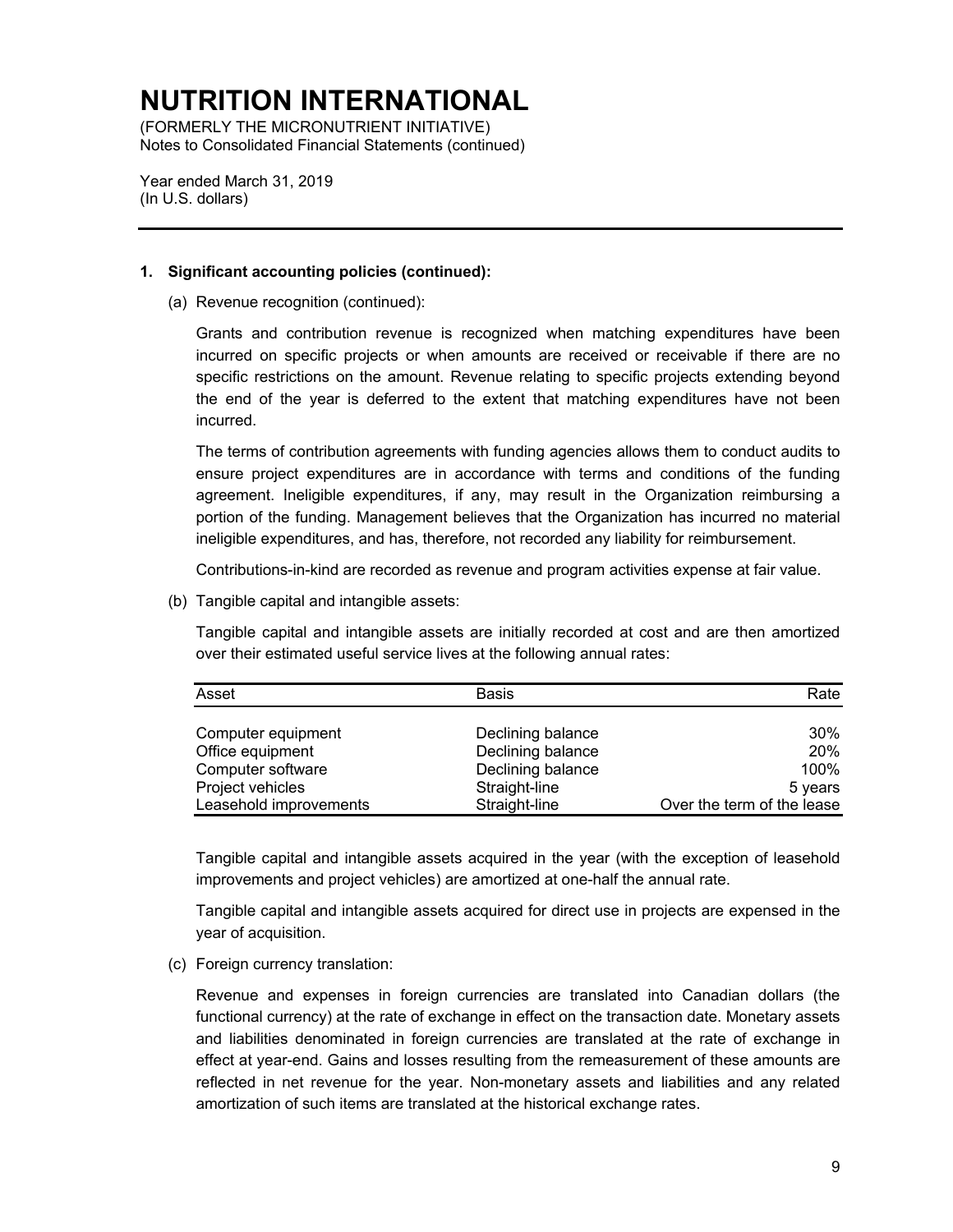(FORMERLY THE MICRONUTRIENT INITIATIVE) Notes to Consolidated Financial Statements (continued)

Year ended March 31, 2019 (In U.S. dollars)

#### **1. Significant accounting policies (continued):**

(c) Foreign currency translation (continued):

The accounts are then translated into US dollars (the reporting currency) using the current rate method.

Under the current rate method, revenue and expenses are translated into the reporting currency using the rates in effect at the dates of the transactions and assets and liabilities are translated using the exchange rate at the end of the year. Exchange gains and losses arising from these transactions are reflected in net assets as a cumulative translation adjustment.

(d) Use of estimates:

The preparation of the consolidated financial statements requires management to make estimates and assumptions that affect the reported amounts of assets and liabilities and disclosure of contingent assets and liabilities at the date of the consolidated financial statements and the reported amounts of revenue and expenses during the year. Actual results could differ from those estimates. These estimates are reviewed annually and as adjustments become necessary, they are recognized in the financial statements in the period in which they become known.

#### **2. Tangible capital and intangible assets:**

|                                                                    |                          |                             |      | 2019              | 2018               |
|--------------------------------------------------------------------|--------------------------|-----------------------------|------|-------------------|--------------------|
|                                                                    | Cost                     | Accumulated<br>amortization |      | Net book<br>value | Net book<br>value  |
|                                                                    |                          |                             |      |                   |                    |
| Tangible capital assets:<br>Computer equipment<br>Office equipment | \$<br>344,014<br>741,239 | \$<br>260,972               | - \$ | 83,042 \$         | 101,247<br>276,753 |
| Project vehicles                                                   | 113,688                  | 479,102<br>77,700           |      | 262,137<br>35,988 | 60,741             |
| Leasehold improvements<br>Intangible assets:                       | 1,497,867                | 817,485                     |      | 680,382           | 718,818            |
| Computer software                                                  | 288,937                  | 277,433                     |      | 11,504            | 55,730             |
|                                                                    | \$<br>2,985,745          | 1,912,692                   | S    | 1,073,053         | \$<br>1,213,289    |

Cost and accumulated amortization at March 31, 2018 amounted to \$2,875,288 and \$1,661,999, respectively.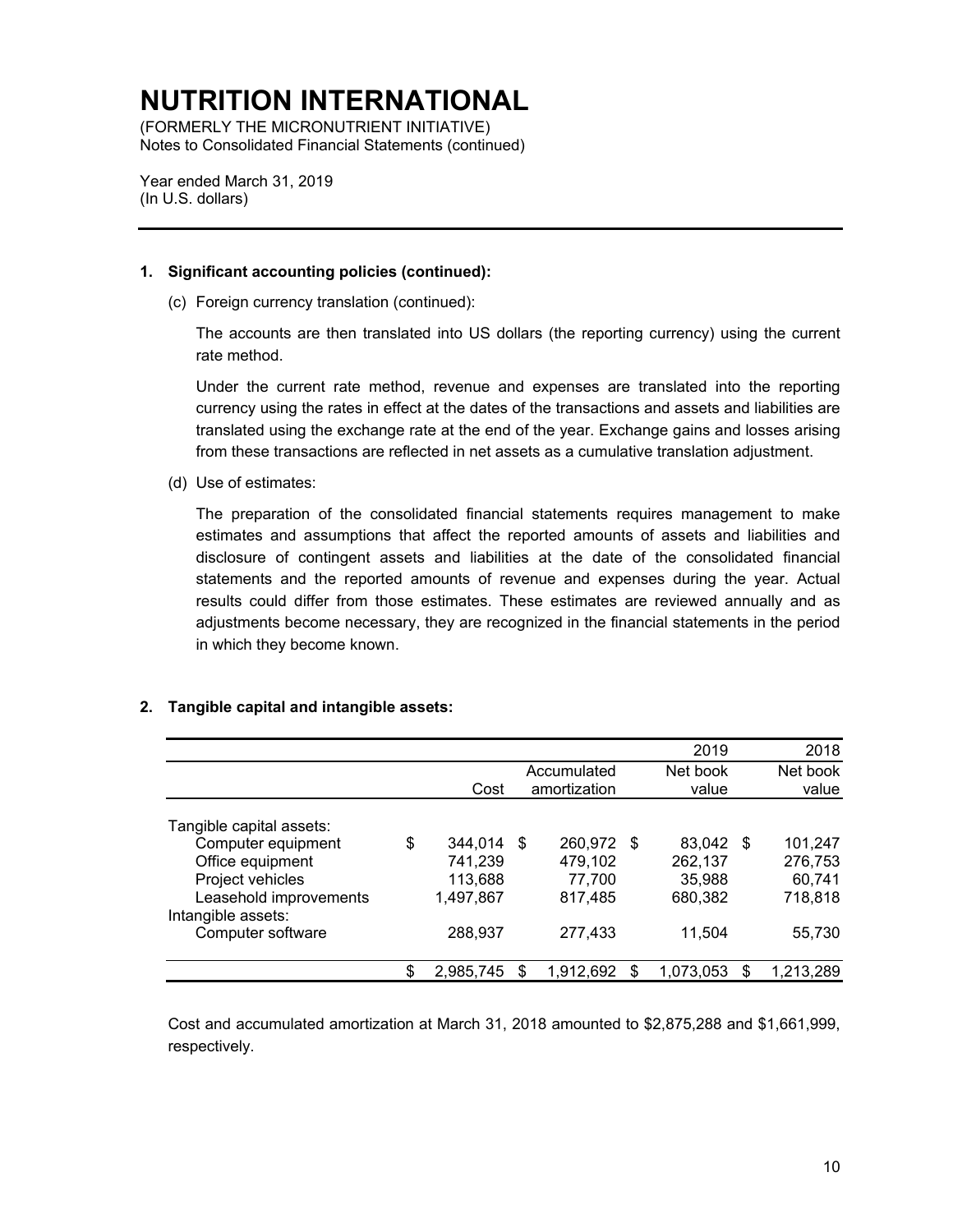(FORMERLY THE MICRONUTRIENT INITIATIVE) Notes to Consolidated Financial Statements (continued)

Year ended March 31, 2019 (In U.S. dollars)

#### **3. Accounts payable and accrued liabilities:**

Included in accounts payable and accrued liabilities are government remittances payable of \$62,450 (2018 - \$66,081), which includes amounts payable for payroll withholding taxes.

#### **4. Deferred contributions:**

|                                                                                                                 |     | Global<br>Affairs<br>Canada                           |     | Other                                                    |   | 2019<br>Total                                            |   | 2018<br>Total                                         |
|-----------------------------------------------------------------------------------------------------------------|-----|-------------------------------------------------------|-----|----------------------------------------------------------|---|----------------------------------------------------------|---|-------------------------------------------------------|
| Balance, beginning of year<br>Current year contributions<br>Revenue recognized<br><b>Translation adjustment</b> | S   | 14,735,668<br>43,756,670<br>(48,175,691)<br>(411,078) | S   | 11,335,784<br>12,064,827<br>(11, 250, 483)<br>(389, 469) | S | 26,071,452<br>55,821,497<br>(59, 426, 174)<br>(800, 547) | S | 30,550,195<br>52,997,455<br>(58, 456, 820)<br>980,622 |
| Balance, end of year                                                                                            | \$. | 9.905.569                                             | \$. | 11.760.659                                               | S | 21,666,228                                               | S | 26,071,452                                            |

Contribution revenue includes \$19,062 (2018 - \$19,891) of contributions-in-kind.

#### **5. Other income:**

Included in other income is \$750,881 (2018 - \$460,778) of interest income earned on cash.

#### **6. Program interventions:**

|                                                                                                                                                                                     | 2019                                                                                                       |      | 2018                                                                                                 |
|-------------------------------------------------------------------------------------------------------------------------------------------------------------------------------------|------------------------------------------------------------------------------------------------------------|------|------------------------------------------------------------------------------------------------------|
| Vitamin A<br>Adolescents and women of reproductive age<br>Fortification<br><b>Zinc</b><br>Infant and young child nutrition<br>Pregnant women and newborns<br>Cross cutting<br>Other | \$<br>4,872,328<br>5,841,230<br>6,969,766<br>2,028,061<br>2,401,835<br>6,414,735<br>9,430,235<br>6,655,706 | - \$ | 5,168,224<br>4,461,779<br>6,312,163<br>2,626,921<br>4,327,892<br>6,428,718<br>5,925,991<br>8,293,368 |
|                                                                                                                                                                                     | \$<br>44,613,896                                                                                           | \$.  | 43,545,056                                                                                           |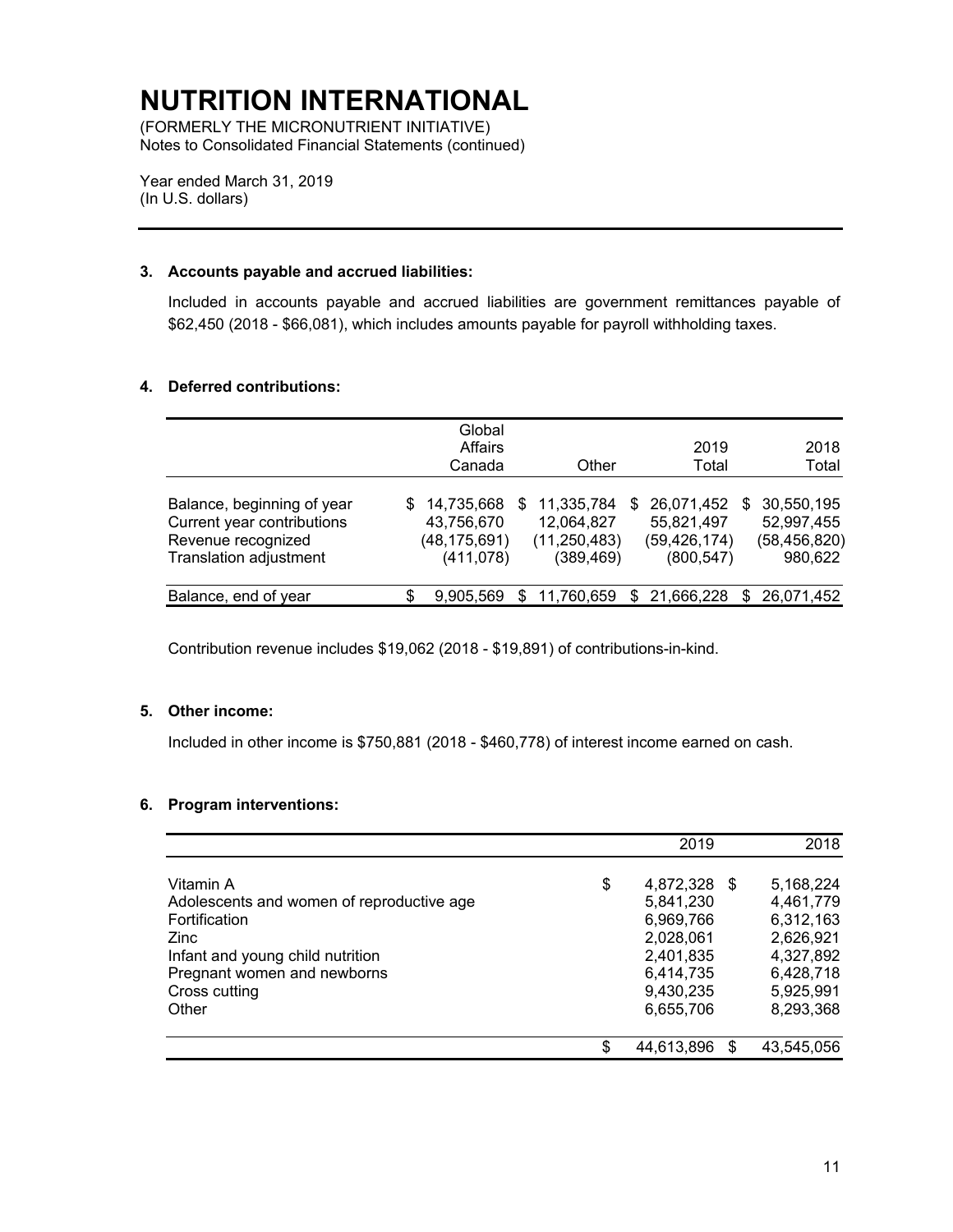(FORMERLY THE MICRONUTRIENT INITIATIVE) Notes to Consolidated Financial Statements (continued)

Year ended March 31, 2019 (In U.S. dollars)

#### **7. Significant influence:**

The Organization exercises significant influence over The Micronutrient Initiative India Trust (the "Trust") through Board of Trustees representation. The Trust was established in 2006 as a public and charitable trust in India. Its purpose is to reduce poverty, hunger and malnutrition, improve maternal and child health, and contribute overall to survival, education and development of children in India. The Micronutrient Initiative name has been licensed to the Trust for non-exclusive use in India. The Board of the Trust approved its wind-up as of March 31, 2015 and that process is ongoing.

#### **8. Financial instruments:**

Cash denominated in foreign currencies amounts to \$1,620,419 (2018 - \$2,260,349), of which \$235,373 (2018 - \$588,239) is denominated in U.S. dollars.

Amounts receivable denominated in foreign currencies amount to \$1,639,142 (2018 - \$1,462,791). Accounts payable and accrued liabilities denominated in foreign currencies amount to \$3,961,362 (2018 - \$2,419,871).

#### **9. Commitments:**

The Organization is committed under operating leases for the rental of office space and services. Minimum annual payments under the terms of these agreements are as follows:

| 2020<br>2021<br>2022<br>2023 | \$<br>1,284,000<br>1,001,000<br>792,000<br>623,000 |
|------------------------------|----------------------------------------------------|
| 2024<br>Thereafter           | 632,000<br>790,000                                 |
|                              | \$<br>5,122,000                                    |

The Organization has ongoing contracts with Global Affairs Canada and other organizations against which it committed \$22,139,971 (2018 - \$28,907,985) to executing agencies for the completion of current projects.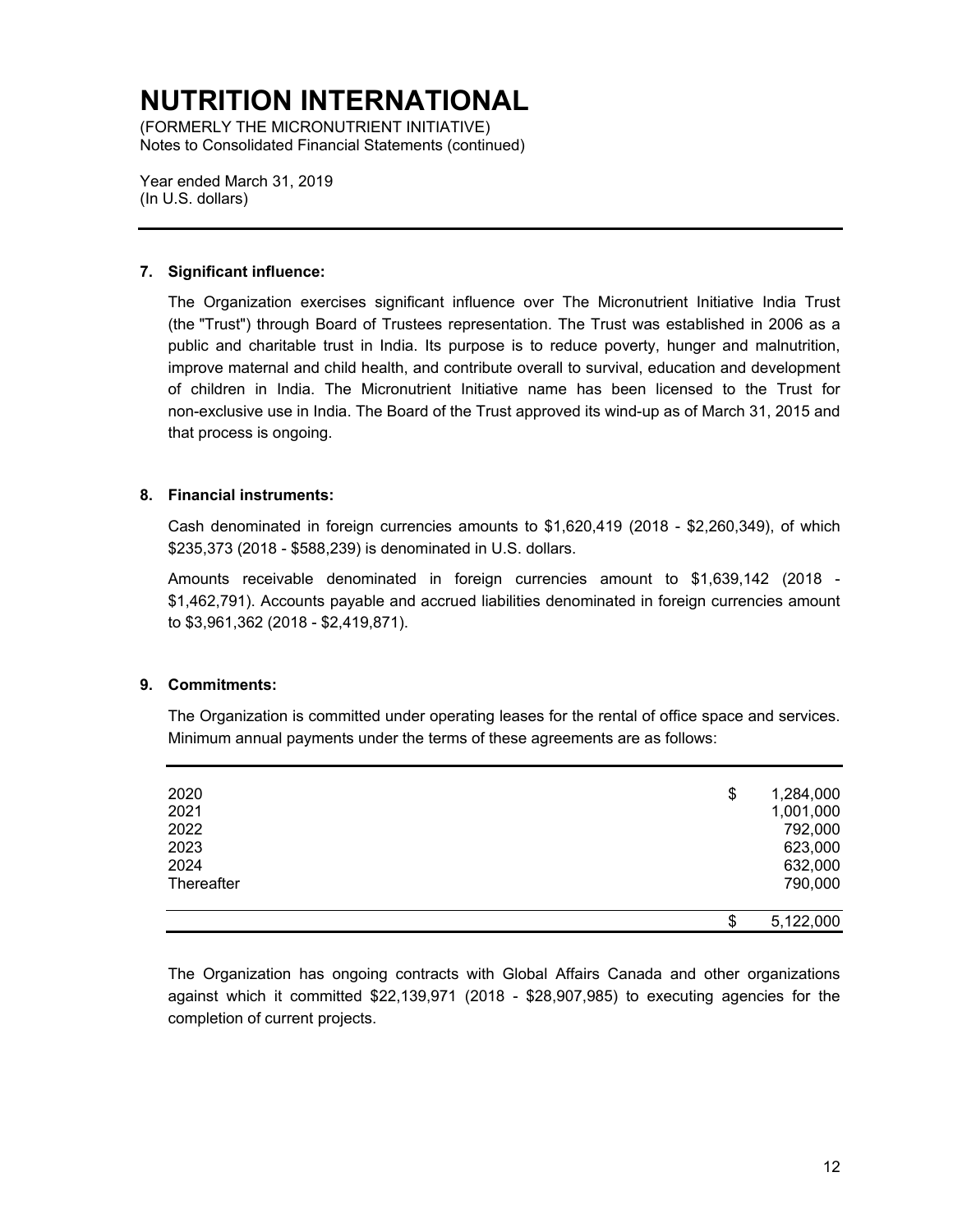### **REPORT ON SUPPLEMENTARY MATTERS ARISING FROM AN AUDIT**

To the Members of Nutrition International

#### *Other Reporting Responsibility*

We have been engaged to report on the supplementary information included in the accompanying schedule as at and for the year ended March 31, 2019 ("Other Reporting Responsibility").

The supplementary information included in the accompanying Schedule of Deferred Contributions - Alternate Presentation for the Department for International Development (DFID) as at and for the year ended March 31, 2019 "Supplementary Information") was prepared by management.

This other reporting responsibility relates to our audit of the financial statements of Nutrition International as at and for the year ended March 31, 2019.

We expressed an unmodified audit opinion on these consolidated financial statements on June 21, 2018.

This report has been prepared in accordance with Canadian Standard on Related Services (CSRS) 4460, Reports on Supplementary Matters arising from an Audit or a Review Engagement. Our responsibility is to report on the supplementary matter. This standard requires us to comply with ethical requirements and to plan and perform procedures to address the other reporting responsibility.

The procedures were selected based on our professional judgement to enable us to form a basis for this report. The procedures vary in nature from, and are less in extent than, those required when providing an audit opinion or review conclusion. Users are cautioned that the procedures performed may not be suitable for their purposes.

We do not express an audit opinion or review conclusion on the supplementary matter.

In response to the other reporting responsibility, we report that the supplementary information is derived from the underlying accounting and other records used to prepare the consolidated financial statements referred above.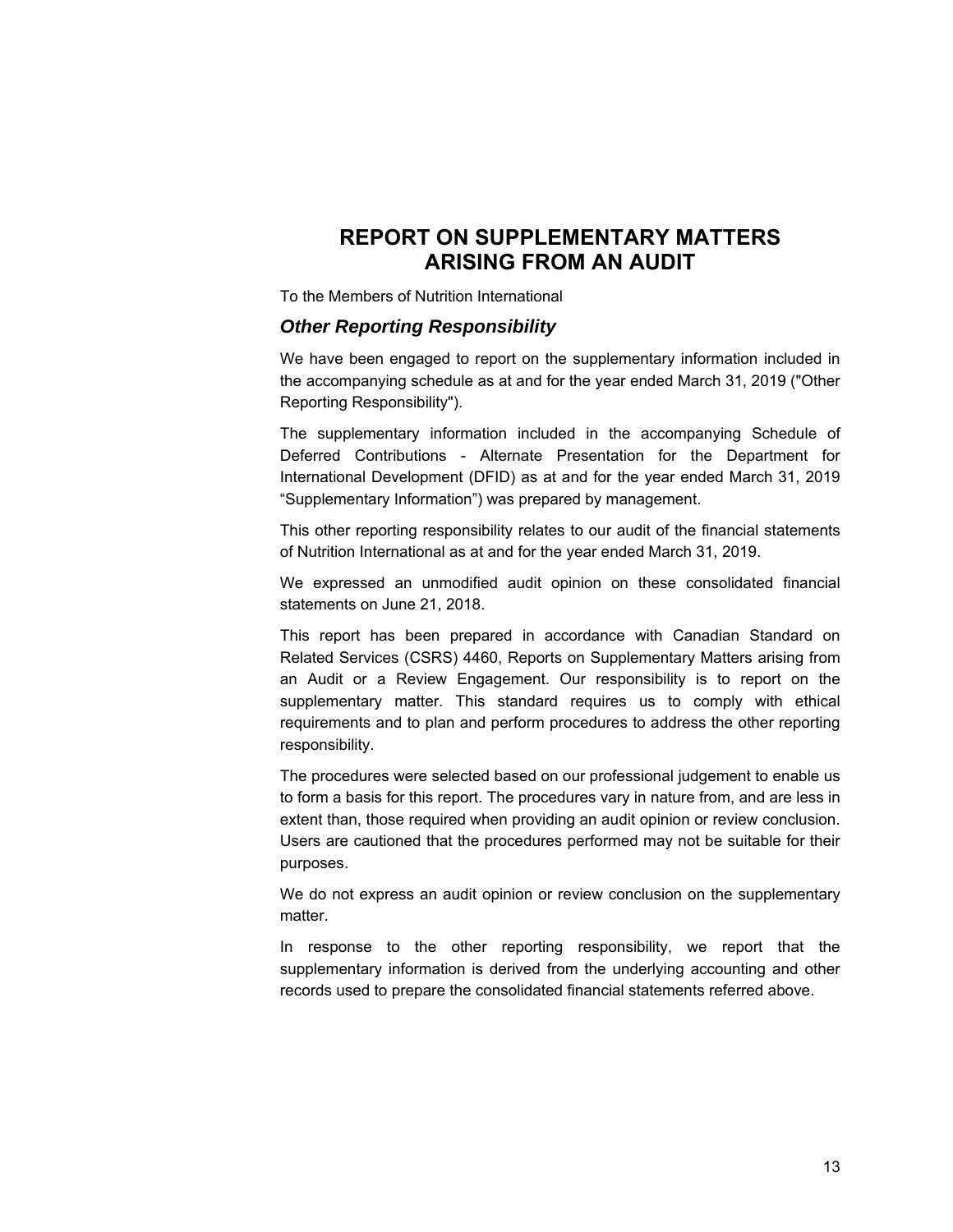This report is intended solely for use by the Members of Nutrition International, DFID and should not be used by other parties and should not be used by other parties.

Chartered Professional Accountants, Licensed Public Accountants Ottawa, Canada June 21, 2019